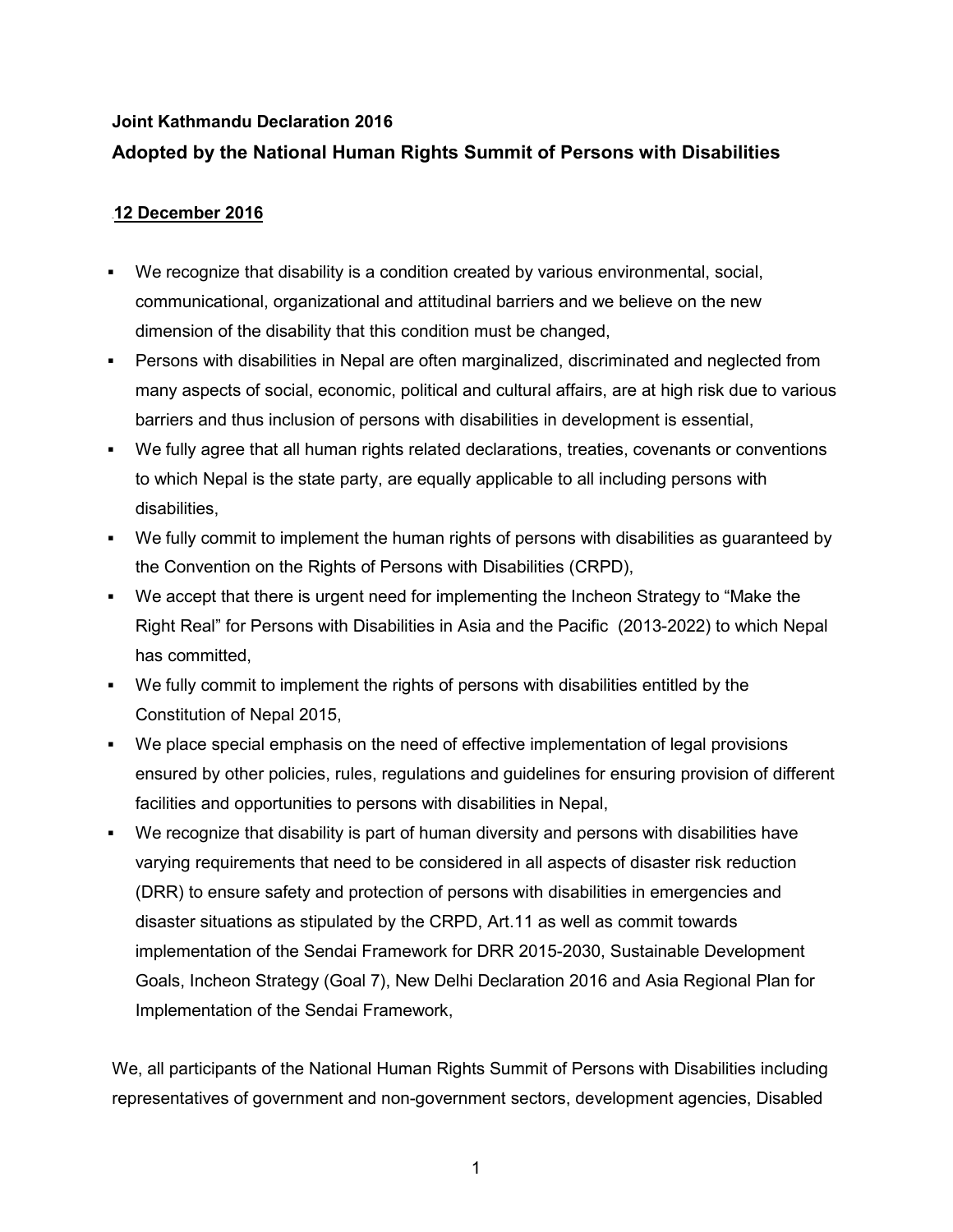Peoples' Organizations (DPOs), private sector, national and international non-governmental organizations (I/NGOs), civil society, Media and academia, are committed to implement the following action points and recommend to all concerned stakeholders to protect, promote and establish the rights of persons with disabilities in Nepal.

# 1. **Recommendations to the Government of Nepal**

- 1.1. Set-up effective and standardized information and data management system on disability at national level through partnerships, collaboration and coordination with nongovernmental actors and private sector.
- 1.2. Dismiss irregularities, discrimination and dilemma related to budget allocation for persons with disabilities under the targeted program of the local bodies, and clearly specify the proportion of budget allocation on disability through well-defined procedures ensuring mandatory participation of persons with disabilities in local level planning.
- 1.3. Approve and implement the bill on the Rights of Persons with Disabilities 2015 and the National Policy and Plan of Action on Disability (NPPAD) without delay.
- 1.4. Effectively implement the Guidelines on 'Accessibility to Physical Insfratructure and Communication Services for Persons with Disabilities 2069'.
- 1.5. Prepare a separate guideline and allocate adequate budget for the effective community based rehabilitation (CBR) services.
- 1.6. Make necessary arrangements in plans, programs and budget for the improvement of various aspects of the education system such as teaching-learning techniques, examination system, curriculum, evaluation techniques, educational materials and appropriate human resource development to address varying learning needs of persons with disabilities by ensuring inclusive education approach.
- 1.7. Promote production and effective use of different educational methods and materials such as sign language, audio books, braille, audio visual, tactile, pictures, etc. as per varying learning needs of students with disabilities to make the learning process inclusive for all.
- 1.8. Ensure that physical and educational environment of school are safe and accessible to children with profound disabilities children with intellectual disabilities, children affected by autism and children with learning disabilities.
- 1.9. Improve national and district level disability data collection in line with the Sustainable Development Goals (SDGs) by setting up effective and standardized mechanisms using a functioning approach and tools such as the Washington Group questions within the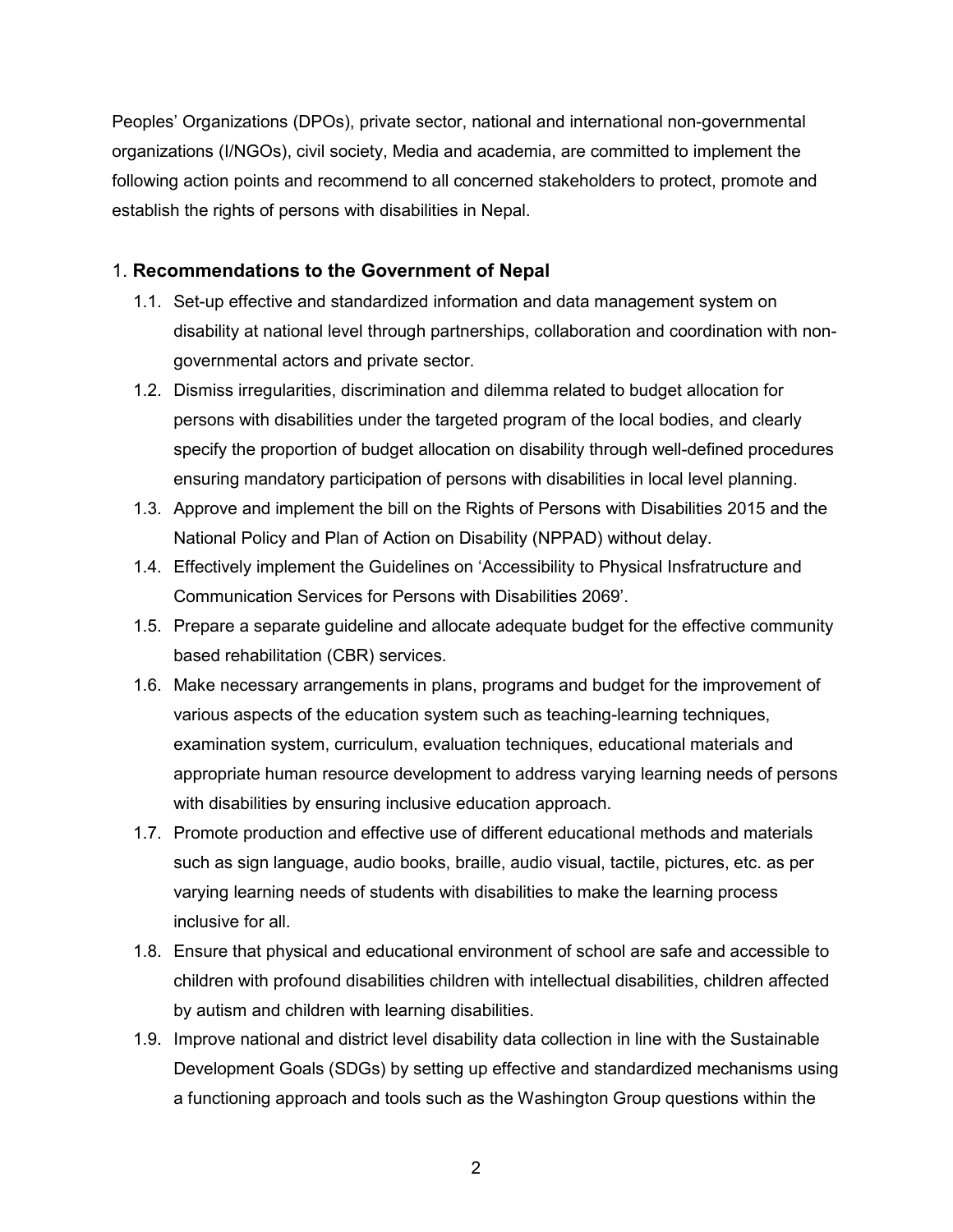National Population Census. Ensure data sharing between the Central Statistics Bureau, national disaster management authorities and other cross-sectoral multilateral, international and national actors.

- 1.10. Promote support service system including production of assistive devices in-country and setting the minimum standards for such services. Arrange sign language interpreters at important public places such as government offices and hospitals to ensure easy communication with persons with hearing impairments.
- 1.11.Provide adequate social security allowances to persons with profound disability for their livelihood needs and take special actions to eliminate discrimination and negligence within their families.
- 1.12.Provide adequate favorable environment and reasonable accommodation to persons with all types of disabilities for providing opportunities to receive education, health services, employment and training, taking into consideration the severity of their disability as well as poverty status.
- 1.13.Draft and implement effective transportation policy to promote safe and accessible transportation services to all and take required actions to implement the subsidy in fare in public transportation for persons with disabilities.
- 1.14.Provide free medical treatment and counseling services to those persons with disabilities who are taking regular medicines as well as regular medical check-ups and counseling for persons with hemophilia, persons with psychosocial disability, intellectual disabilities, multiple disabilities, spinal cord injuries and other persons with severe and profound disabilities.
- 1.15.Formulate required legal provisions to stop misuse of disability identity cards and introduce legal provisions for penalty. Eliminate confusion and ambiguity in the existing definition and classification of disability as well as in the guidelines for disability ID card distribution. Include/ cover the types of disabilities which are not covered by present definition of the disability.
- 1.16.Ensure reproductive health rights of women and youth with disabilities.
- 1.17.End all kinds of violence against women with disabilities with zero tolerance policy and make special arrangements with relevant service providers at district level for ensuring protection, adequate psychosocial support and legal access to the affected women as quickly and effectively as possible.
- 1.18.Ensure that persons with disabilities can equally participate and be represented in the government structures and mechanism such as federal parliament, state parliament,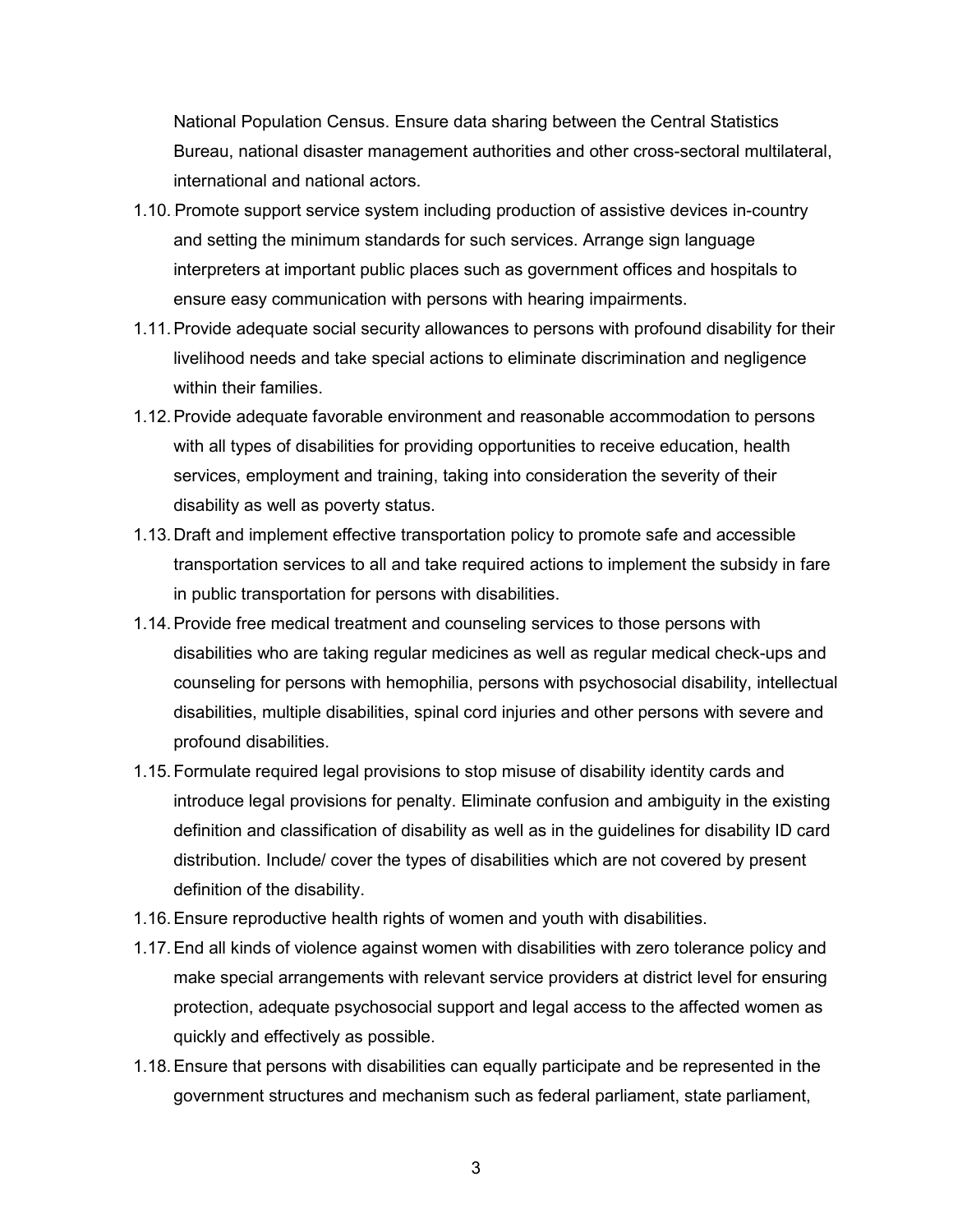national assembly, inclusion commission and local governance bodies as stipulated in the Constitution of Nepal by ensuring that relevant provisions are included in the electoral laws and regulations. Ensure the rights of all persons with disabilities to participate in casting vote and end all types of barriers that exclude persons with disabilities to participate in voting.

- 1.19.Design and implement required policy and programs to ensure equal access of persons with disabilities to the labor market of private and government sectors and build favorable environment for temporary teachers and employees with disabilities to include them in permanent service.
- 1.20.To promote self-employment of persons with disabilities, provide self-employment training, distribute seed money, promote cooperatives, saving and credit programs, provide soft loans and perform market promotional activities.
- 1.21.Institutionalize representation of persons with disabilities or their representative at any decision making process or program and plan formulation including monitoring and evaluation that affect the lives of persons with disabilities.
- 1.22.Promote and develop technology and means of communication such as sign language interpretation, braille, audio books, Digital Accessible Information System (DAISY) technology, Optical Character Recognition (OCR), screening, reading software, tactile sign language, speech interpreter, accessible websites, etc. to ensure access to information and communication by persons with disabilities.
- 1.23.Ensure all-of-society and inclusive approach to disaster risk reduction though meaningful participation of persons with disabilities and their representative organizations in all aspects of disaster risk reduction (DRR), including planning, implementation, monitoring and evaluation of inclusive risk reduction, prevention, preparedness and response initiatives from local to national levels, promoting effective cross-sectoral partnerships and capacity building.
- 1.24.Ensure meaningful participation of persons with disabilities and their representative organizations in decision-making processes related to disaster risk reduction (DRR)-and that all DRR-related policies, strategies, guidelines and action plans (e.g. National Disaster Risk Management Strategy, National DRR Action Plan, National Disaster Response Plan, District Disaster Preparedness and Response Plans, Post-disaster Recovery Framework, DRR mainstreaming guidelines, etc.) are disability-inclusive. Ensure that disability-related policies, strategies and action plans (e.g. National Policy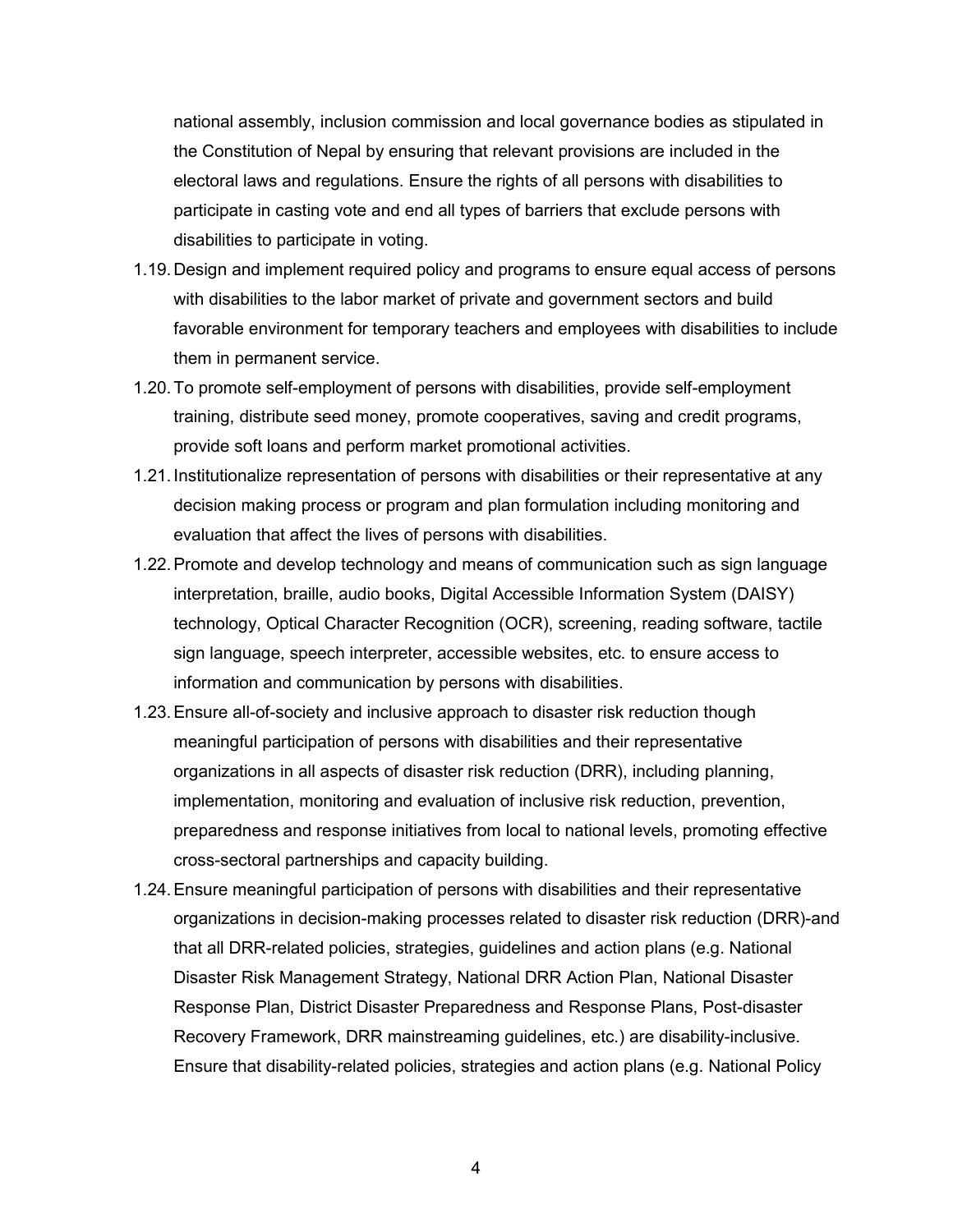and Plan of Action on Disability) address the Article 11 of the CRPD, protection and safety of persons with disabilities in disasters and emergency situations.

- 1.25.Ensure DRR-related information, safety messages and early warning systems are provided in accessible formats for everyone including persons with various functioning limitations.
- 1.26.Ensure representation and meaningful participation of persons with disabilities and their representative organizations in the local governance structures and disaster relief committees, and that humanitarian response is inclusive taking into account specific needs of persons with disabilities including but not limited to health, WASH and education sectors in line with the Minimum Standards for Age and Disability Inclusion and Sphere.
- 1.27.Ensure that disaster preparedness and response, recovery, rehabilitation and reconstruction are based on "build back better" principles, including addressing the root causes of risk and vulnerability for achieving equitable economic, social, health and cultural resilience of all people including persons with disabilities.
- 1.28.Ensure that all newly built infrastructure including schools, hospitals and shelters are made safe and accessible following the principles of Universal Design and "build back better".

#### 2. **Recommendations to the donor agencies**

- 2.1. Include disability issues in the development policy, strategy and implementation, especially in programs of bilateral and multi-lateral development agencies focusing on inclusion of marginalized groups. Ensure that persons with disabilities equally benefit from all development activities implemented through the government, other partners or directly by the donor agencies.
- 2.2. Provide orientation and training on the concept of disability, CRPD and issues related to disability as minimal to their partners, staff and policy makers.
- 2.3. Ensure the collection of disaggregated data on disability while developing information system and instruments for monitoring and evaluating the development work, as well as participation of persons with disabilities, their representative organizations or related experts during monitoring and evaluation.
- 2.4. Invest resources in areas related to empowerment of persons with disabilities, capacity building, economic empowerment, educational development, provision of assistive devices, training, support services, promotion of accessible technology, self-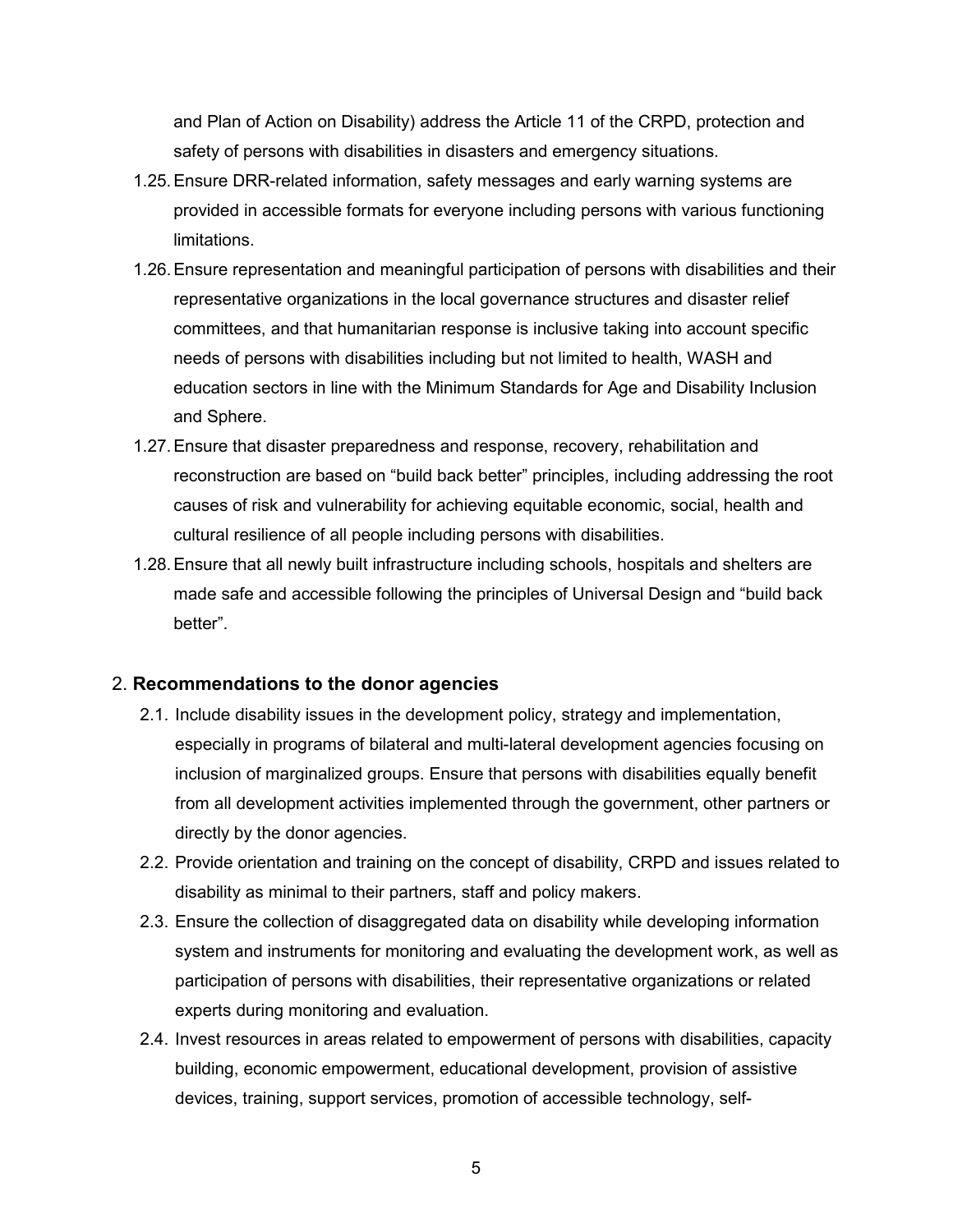employment, access to market and human resource development with professional skills. Also support mobilization and technical enhancement of service providers for early identification and intervention, setting up data and knowledge management system, study and research on disability, construction of accessible infrastructure, etc. and support and encourage government to work in these sectors.

- 2.5. Initiate effective actions to end discrimination faced by persons with disabilities in receiving equal services as others from different insurance companies. Also, dismiss the discriminatory policies that violate the right to have bank account and use ATM cards by persons with disabilities and formulate appropriate policies.
- 2.6. Take needful initiation to adopt the Marrakesh Treaty to Facilitate Access to Published Works for Persons who are Blind, Visually Impaired or Otherwise Print Disabled by the government of Nepal.
- 2.7. Ensure that all humanitarian and development programs supported by the donor community are inclusive and risk aware, and prioritize inclusion of most at-risk groups including persons with disabilities in disaster risk reduction planning and programming.

### 3. **Recommendations to the UN agencies**

- 3.1. Create required environment to implement the Convention on Right of Persons with Disabilities (CRPD), monitor the implementation status of the convention and enhance capacity of government and other key stakeholders to implement the convention.
- 3.2. Provide orientation to the UN staff and its partner agencies on the rights-based approach to disability and the CRPD.
- 3.3. Invest in capacity enhancement of Disabled Peoples' Organizations and their mobilization as well as support in leadership development and meaningful participation.
- 3.4. Advocate with the government and provide support to the government agencies in enhancing their capacities to implement the CRPD.
- 3.5. Monitor the implementation status of the CRPD and provide suggestions and recommendations to the government.
- 3.6. Ensure that persons with disabilities are included and equally benefit from development initiatives supported by the UN agencies either through the government or any other partner.
- 3.7. Provide technical support to the government and other mainstream actors for fostering cross-sectoral engagement and planning, implementation, monitoring and evaluation of disability-inclusive disaster risk reduction from community to regional levels.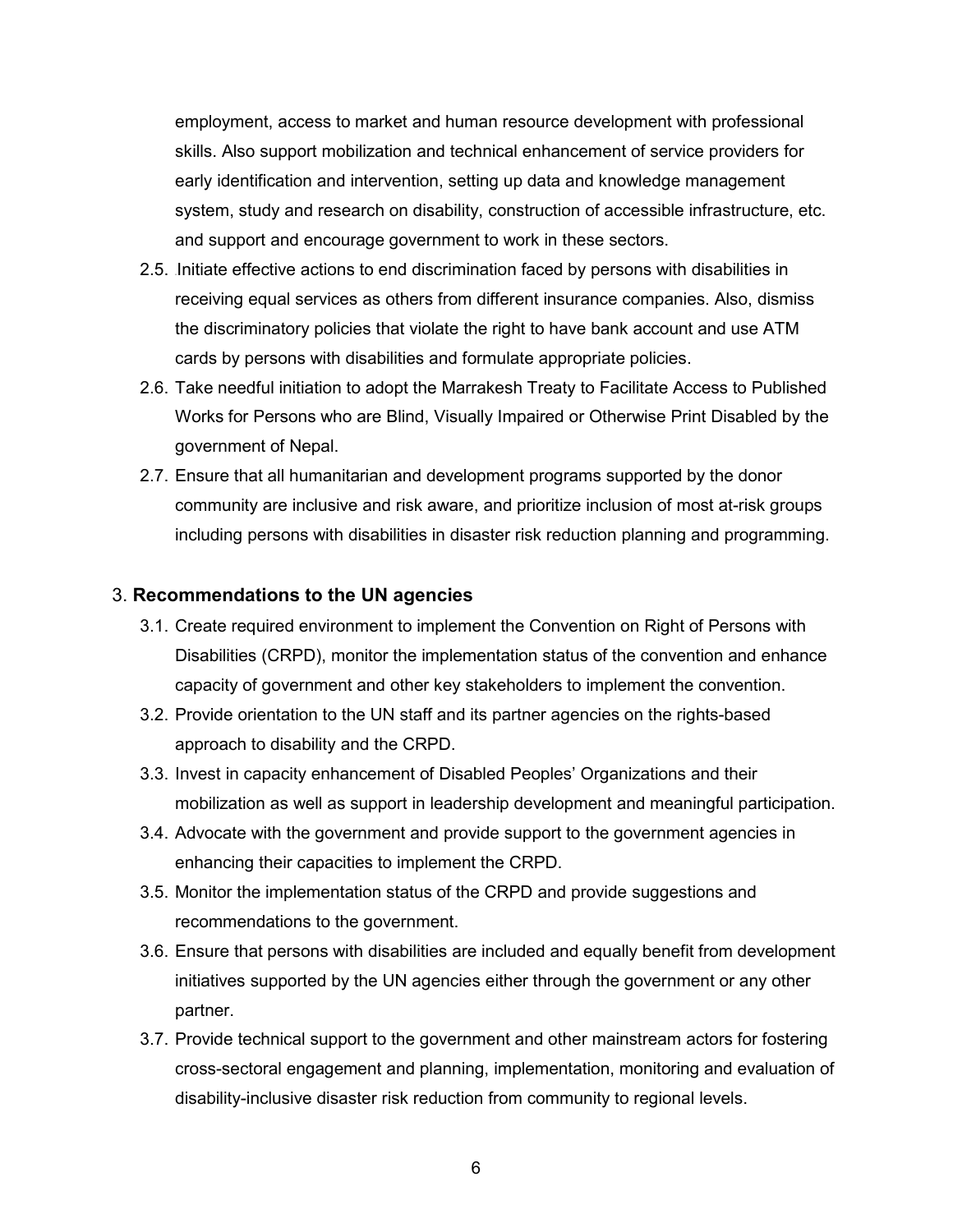- 3.8. Ensure meaningful participation of persons with disabilities and their representative organizations in the UN-supported humanitarian and development programs including DRR-related policy development and practice.
- 3.9. Support establishment of effective and standardized mechanisms for national and district level disability data collection using a functioning approach and tools such as the Washington Group questions. Foster cross-sectoral sharing and learning, including research on the disaggregated data and relation between disability and disaster risk (e.g. study on the impact of the Nepal earthquake on persons with disabilities).

# 4. **Recommendations to the international and national Non-Governmental Organizations (I**/**NGOs)**

- 4.1. Ensure access to and inclusion of persons with disabilities in development programs supported and implemented by national and international non-governmental organizations in areas such as education, health, employment, construction/ infrastructure development, capacity building, leadership development, information technology, etc. Keep the disaggregated data of persons with disabilities in the beneficiary data information system.
- 4.2. Ensure that persons with disabilities are included during implementation of all development initiatives targeted at marginalized groups recognizing that there might be persons with disabilities among various ethnic, economic, gender and geographic groups.
- 4.3. Provide adequate orientation on the new dimension of disability, Convention on the Rights of Persons with Disabilities, disability-inclusive development, definitions and classifications of disability adopted by Nepal, existing policy and legal framework, available services and benefits to all staff working in I/NGOs Nepal.
- 4.4. Collaborate and partner with Disabled Peoples' Organizations (DPOs), specialized organizations on disability and specialized service providers while implementing targeted programs for persons with disabilities.
- 4.5. Invest resources to implement the state policy and programs related to disability and focus on capacity development, participation and mobilization of the DPOs.
- 4.6. Increase investment for capacity development of DPOs, production, promotion and distribution of modern assistive devices, technical capacity enhancement for early identification, intervention and rehabilitation, employment and self-employment of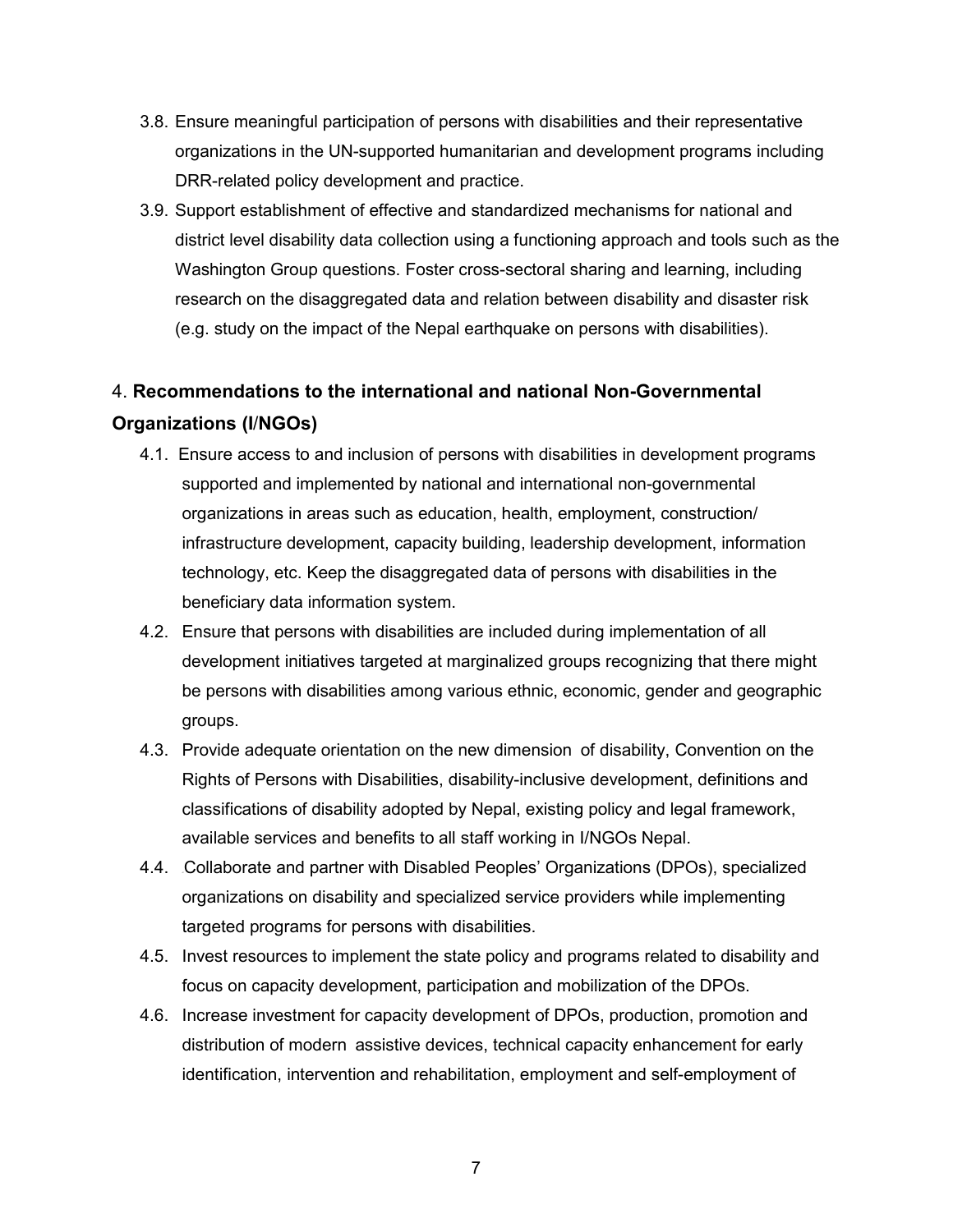persons with disabilities and inclusive education creating accessible environment to enable government structures and mechanisms work on the issues of disability.

- 4.7. Strengthen capacities of persons with disabilities and their representative organizations to support their meaningful contribution to all phases of Disaster Risk Reduction (DRR) and ensure meaningful participation of persons with disabilities, including women, children and youth, and senior citizens in community-based DRR initiatives.
- 4.8. Carry out inclusive community risk assessments and DRR planning at the local level, including household data collection using a functioning approach and tools such as the Washington Group short set of questions (e.g. as part of the community Vulnerability and Capacity Assessments).
- 4.9. Support improving access to DRR information, communication and services for persons with disabilities (e.g. inclusive and accessible early warning systems, inclusive evacuation plans and simulation exercises/drills, etc.).
- 4.10. Support establishment of a pool of human resources on disability-inclusive DRR including facilitators and trainers with disabilities, training of first responders on disability-inclusive disaster response, etc. and promote good practices and resource materials on inclusive community-based DRR.
- 4.11. Promote Universal Design and assistive technology in DRR for accessible physical infrastructure, communication and services to ensure participation and reduce risk for all.
- 4.12. Promote disability-inclusive disaster preparedness to adopt "build back better" principle for effective response and recovery, rehabilitation and reconstruction.

### 5. **Recommendations to the private sector**

- 5.1. Promote accessible work-place, market, shopping centers, information technologies, road and transportation services, and production and sale of other goods and services capitalizing on the premise that persons with disabilities are productive labor force and are equally capable customers.
- 5.2. Ensure equal access for persons with disabilities to any development works or physical construction for public use supported by private sector.
- 5.3. Make all tourism places in Nepal accessible to all including persons with disabilities and establish at least Universal Access to World Cultural Heritages to promote accessible tourism in Nepal.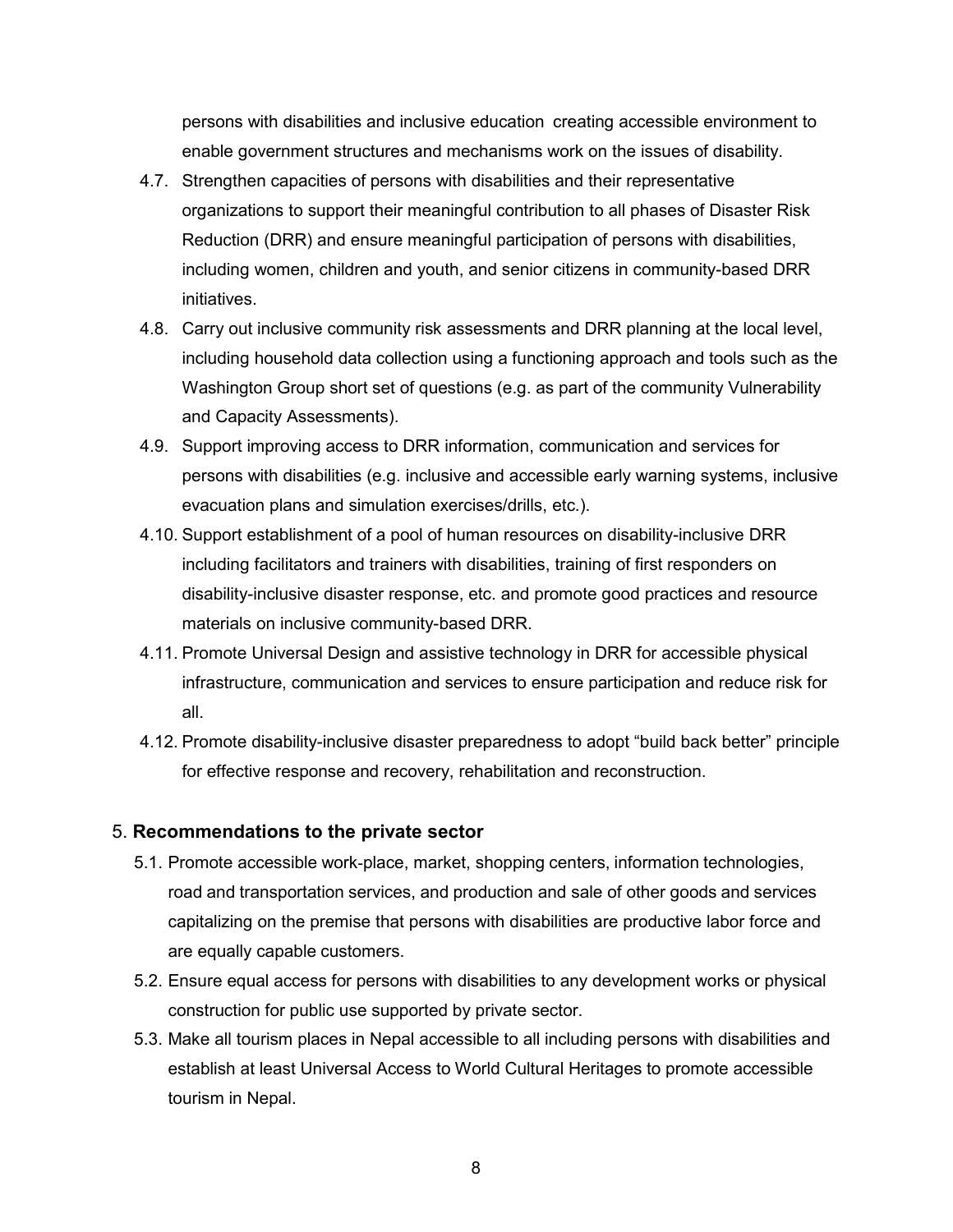- 5.4. Ensure that private transportation services are accessible for all providing equal access to persons with disabilities as others in transportation services operated by private sector.
- 5.5. Ensure that all services, benefits and programs of private sector are inclusive and operated without risks.

### 6. **Recommendations to the Media**

- 6.1. Manifest the issues of rights of persons with disabilities in media and discourage the traditional approach of portraying persons with disabilities from the charity perspective.
- 6.2. Provide orientation on the issues of persons with disabilities to employees and journalists of the media houses and give priority to the disability issues while reporting on social issues.
- 6.3. Give priority to the articles, feature stories, etc. related to the rights of persons with disabilities and discourage negative social image towards disability and persons with disabilities.
- 6.4. Promote rights-based approach to disability and discourage using disrespectful words, phrases, sentences and literature that give or indicate negative social image towards disability and persons with disabilities in mass media.
- 6.5. Increase role of media in disaster risk reduction (DRR) and safety-related information, education and awareness raising, ensuring universal and equitable access to information by all including persons with disabilities.

### **7. Recommendations to the Disabled Peoples' Organizations (DPOs)**

- 7.1. Raise public awareness about rights of persons with disabilities in community and inform persons with disabilities and local stakeholders about the state laws, rules, policy and programs.
- 7.2. Collect information, data, case studies and evidence related to status, challenges and barriers faced by persons with disabilities at local level and advocate ensuring access of persons with disabilities to services and opportunities based on the collected information and evidence.
- 7.3. Orient local stakeholder agencies about the rights of persons with disabilities and facilitate to make them sensitive and responsive towards services and priorities of the persons with disabilities.